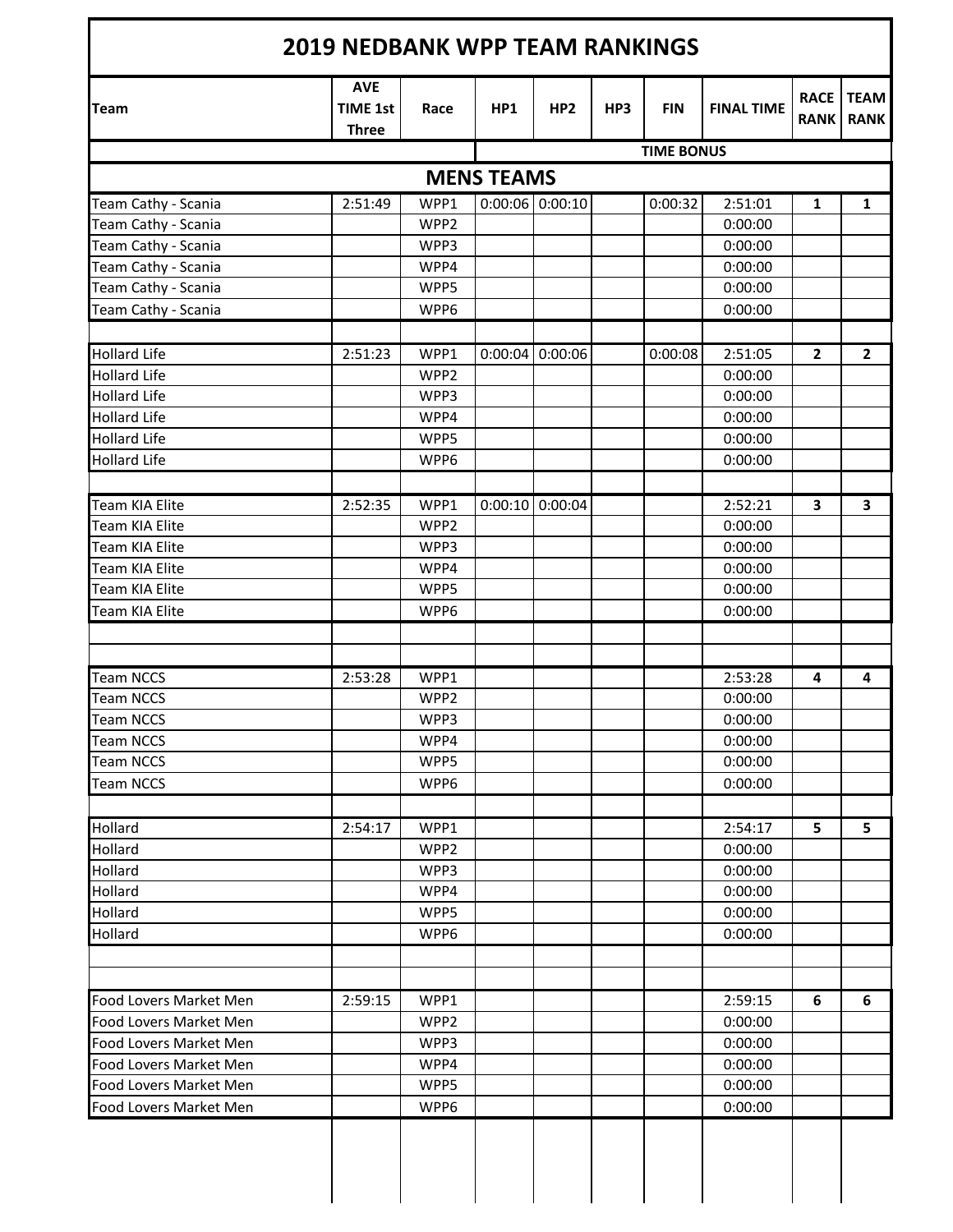| <b>Team</b>               | <b>AVE</b><br><b>TIME 1st</b><br><b>Three</b> | Race                | HP1             | HP <sub>2</sub> | HP3 | <b>FIN</b>        | <b>FINAL TIME</b>  | <b>RACE</b><br><b>RANK</b> | <b>TEAM</b><br><b>RANK</b> |
|---------------------------|-----------------------------------------------|---------------------|-----------------|-----------------|-----|-------------------|--------------------|----------------------------|----------------------------|
| Lumber City Men           | 2:59:59                                       | WPP1                |                 |                 |     |                   | 2:59:59            | 7                          | 7                          |
| Lumber City Men           |                                               | WPP <sub>2</sub>    |                 |                 |     |                   | 0:00:00            |                            |                            |
| Lumber City Men           |                                               | WPP3                |                 |                 |     |                   | 0:00:00            |                            |                            |
| Lumber City Men           |                                               | WPP4                |                 |                 |     |                   | 0:00:00            |                            |                            |
| Lumber City Men           |                                               | WPP5                |                 |                 |     |                   | 0:00:00            |                            |                            |
| Lumber City Men           |                                               | WPP6                |                 |                 |     |                   | 0:00:00            |                            |                            |
|                           |                                               |                     |                 |                 |     |                   |                    |                            |                            |
| Legacy of love foundation | 3:14:31                                       | WPP1                |                 |                 |     |                   | 3:14:31            | 8                          |                            |
| Legacy of love foundation |                                               | WPP <sub>2</sub>    |                 |                 |     |                   | 0:00:00            |                            | 8                          |
| Legacy of love foundation |                                               | WPP3                |                 |                 |     |                   | 0:00:00            |                            |                            |
| Legacy of love foundation |                                               | WPP4                |                 |                 |     |                   | 0:00:00            |                            |                            |
| Legacy of love foundation |                                               | WPP5                |                 |                 |     |                   | 0:00:00            |                            |                            |
| Legacy of love foundation |                                               | WPP6                |                 |                 |     |                   | 0:00:00            |                            |                            |
| Pupkewits Megabuild Team  | 3:18:57                                       | WPP1                |                 |                 |     |                   | 3:18:57            | 9                          | 9                          |
| Pupkewits Megabuild Team  |                                               | WPP <sub>2</sub>    |                 |                 |     |                   | 0:00:00            |                            |                            |
| Pupkewits Megabuild Team  |                                               | WPP3                |                 |                 |     |                   | 0:00:00            |                            |                            |
| Pupkewits Megabuild Team  |                                               | WPP4                |                 |                 |     |                   | 0:00:00            |                            |                            |
| Pupkewits Megabuild Team  |                                               | WPP5                |                 |                 |     |                   | 0:00:00            |                            |                            |
| Pupkewits Megabuild Team  |                                               | WPP6                |                 |                 |     |                   | 0:00:00            |                            |                            |
|                           |                                               |                     |                 |                 |     |                   |                    |                            |                            |
|                           |                                               | <b>WOMENS TEAMS</b> |                 |                 |     |                   |                    |                            |                            |
| <b>Team</b>               | <b>AVE</b>                                    | Race                | HP <sub>1</sub> | HP <sub>2</sub> | HP3 | <b>FIN</b>        | <b>FINAL TIME</b>  | <b>RACE</b>                | <b>TEAM</b>                |
|                           |                                               |                     |                 |                 |     | <b>TIME BONUS</b> |                    |                            |                            |
| <b>Foodlovers Market</b>  | 2:28:25                                       | WPP1                | 0:00:14         | 0:00:10         |     | 0:00:20           | 2:27:41            | 1                          | 1                          |
| <b>Foodlovers Market</b>  |                                               | WPP2                |                 |                 |     |                   | 0:00:00            |                            |                            |
| <b>Foodlovers Market</b>  |                                               | WPP3                |                 |                 |     |                   | 0:00:00            |                            |                            |
| <b>Foodlovers Market</b>  |                                               | WPP4                |                 |                 |     |                   | 0:00:00            |                            |                            |
| <b>Foodlovers Market</b>  |                                               | WPP5                |                 |                 |     |                   | 0:00:00            |                            |                            |
| <b>Foodlovers Market</b>  |                                               | WPP6                |                 |                 |     |                   | 0:00:00            |                            |                            |
| MyLife powered by Hollard | 2:28:53                                       | WPP1                | 0:00:06         | 0:00:04         |     | 0:00:12           | 2:28:31            | 2                          | $\overline{2}$             |
| MyLife powered by Hollard |                                               | WPP2                |                 |                 |     |                   | 0:00:00            |                            |                            |
| MyLife powered by Hollard |                                               | WPP3                |                 |                 |     |                   | 0:00:00            |                            |                            |
| MyLife powered by Hollard |                                               | WPP4                |                 |                 |     |                   | 0:00:00            |                            |                            |
| MyLife powered by Hollard |                                               | WPP5                |                 |                 |     |                   | 0:00:00            |                            |                            |
| MyLife powered by Hollard |                                               | WPP6                |                 |                 |     |                   | 0:00:00            |                            |                            |
|                           |                                               |                     |                 |                 |     |                   |                    |                            |                            |
| <b>Lumber City</b>        | 2:32:10                                       | WPP1                |                 |                 |     |                   | 2:32:10            | 3                          | 3                          |
| <b>Lumber City</b>        |                                               | WPP2                |                 |                 |     |                   | 0:00:00            |                            |                            |
| Lumber City               |                                               | WPP3                |                 |                 |     |                   | 0:00:00            |                            |                            |
| <b>Lumber City</b>        |                                               | WPP4                |                 |                 |     |                   | 0:00:00            |                            |                            |
| <b>Lumber City</b>        |                                               | WPP5                |                 |                 |     |                   | 0:00:00            |                            |                            |
| <b>Lumber City</b>        |                                               | WPP6                |                 |                 |     |                   | 0:00:00            |                            |                            |
|                           |                                               |                     |                 |                 |     |                   |                    |                            |                            |
| Delush<br>Delush          | 2:35:54                                       | WPP1<br>WPP2        |                 | 0:00:06         |     | 0:00:08           | 2:35:40<br>0:00:00 | 4                          | 4                          |
| Delush                    |                                               | WPP3                |                 |                 |     |                   | 0:00:00            |                            |                            |
| Delush                    |                                               | WPP4                |                 |                 |     |                   | 0:00:00            |                            |                            |
| Delush                    |                                               | WPP5                |                 |                 |     |                   | 0:00:00            |                            |                            |
| Delush                    |                                               | WPP6                |                 |                 |     |                   | 0:00:00            |                            |                            |
|                           |                                               |                     |                 |                 |     |                   |                    |                            |                            |
|                           |                                               |                     |                 |                 |     |                   |                    |                            |                            |